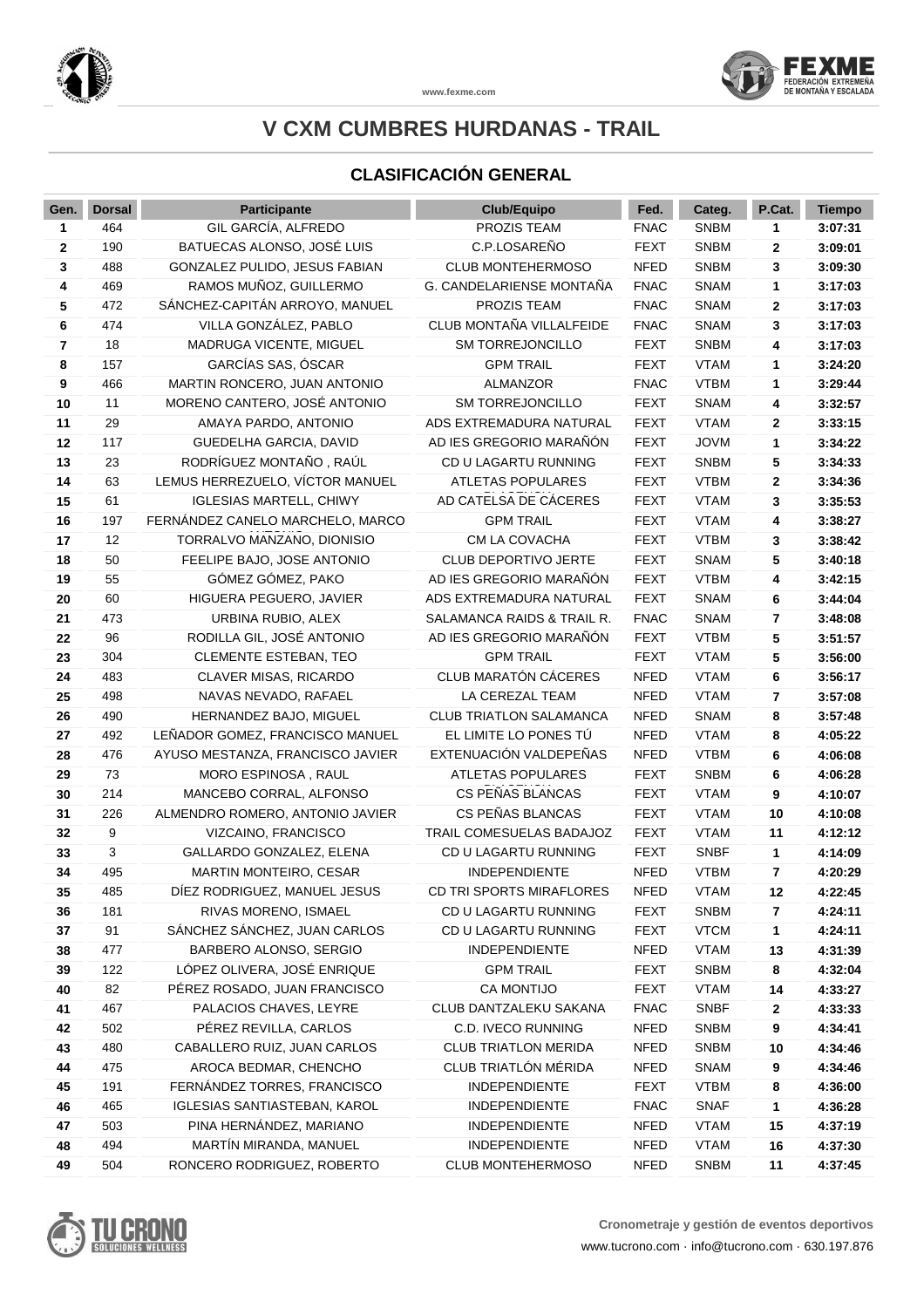| Gen. | <b>Dorsal</b> | Participante                       | Club/Equipo                      | Fed.        | Categ.      | P.Cat. | <b>Tiempo</b> |
|------|---------------|------------------------------------|----------------------------------|-------------|-------------|--------|---------------|
| 50   | 486           | ENCINAS RONCERO, MANUEL            | SOC.MONTAÑEROS                   | <b>NFED</b> | <b>VTCM</b> | 2      | 4:39:10       |
| 51   | 481           | CALVO JIMÉNEZ, JUAN CARLOS         | <b>INDEPENDIENTE</b>             | <b>NFED</b> | <b>VTAM</b> | 17     | 4:39:15       |
| 52   | 72            | MORENO FERNANADEZ, FRAN            | CD U LAGARTU RUNNING             | <b>FEXT</b> | <b>SNBM</b> | 12     | 4:40:52       |
| 53   | 499           | ORTÍZ NOGALES, ADOLFO              | VILLANUEVACORRE Y MUCHO          | <b>NFED</b> | <b>VTAM</b> | 18     | 4:41:59       |
| 54   | 482           | CILLÁN MUÑOZ, DAVID                | <b>INDEPENDIENTE</b>             | <b>NFED</b> | <b>SNBM</b> | 13     | 4:42:14       |
| 55   | 44            | DELGADO TESTÓN, GENI               | <b>SM TORREJONCILLO</b>          | <b>FEXT</b> | <b>VTAM</b> | 19     | 4:42:33       |
| 56   | 470           | RISUEÑO MARTÍN, AGUSTÍN            | <b>JARAMUGOS Y JUMENTOS</b>      | <b>FNAC</b> | <b>VTCM</b> | 3      | 4:43:11       |
| 57   | 479           | CABALLERO IZQUIERDO, MAXIMINO      | <b>INDEPENDIENTE</b>             | <b>NFED</b> | <b>VTAM</b> | 20     | 4:44:04       |
| 58   | 1             | GARCIA RAMOS, YOLANDA              | <b>CA TRUJILLO</b>               | <b>FEXT</b> | <b>VTAF</b> | 1      | 4:47:47       |
| 59   | 83            | PORRAS TAMAYO, MIGUEL              | <b>CA TRUJILLO</b>               | <b>FEXT</b> | <b>VTBM</b> | 9      | 4:47:47       |
| 60   | 28            | ALVAREZ HORRILLO, JOSE ANTONIO     | <b>INDEPENDIENTE</b>             | <b>FEXT</b> | <b>VTAM</b> | 21     | 4:48:16       |
| 61   | 241           | GUILLÉN PRIETO, LUIS MIGUEL        | <b>GPM TRAIL</b>                 | <b>FEXT</b> | <b>SNBM</b> | 14     | 4:48:20       |
| 62   | 25            | ALCÁNTARA GIL, FRANCISCO           | <b>INDEPENDIENTE</b>             | <b>FEXT</b> | <b>SNBM</b> | 15     | 4:50:27       |
| 63   | 460           | CORRALES GARCIA, DAVINIA           | ASOC.DEP. CANCHAL NEGRO          | <b>FNAC</b> | <b>SNAF</b> | 2      | 4:52:22       |
| 64   | 87            | RODRÍGUEZ LAVADO, PACO             | CD U LAGARTU RUNNING             | <b>FEXT</b> | <b>VTBM</b> | 10     | 4:54:42       |
| 65   | 136           | AMBROSIO ROSELL, MARC              | TRAIL COMESUELAS BADAJOZ         | <b>FEXT</b> | <b>SNBM</b> | 16     | 4:54:54       |
| 66   | 99            | VÁZQUEZ SÁNCHEZ, VICTOR            | AD IES GREGORIO MARAÑÓN          | <b>FEXT</b> | <b>SNBM</b> | 17     | 4:58:55       |
| 67   | 276           | GALÁN CORTÉS, ILDEFONSO JAVIER     | <b>INDEPENDIENTE</b>             | <b>FEXT</b> | <b>VTBM</b> | 11     | 4:58:55       |
| 68   | 134           | GARRIDO LORENZO, ALVARO            | AD IES GREGORIO MARAÑÓN          | <b>FEXT</b> | <b>SNBM</b> | 18     | 4:58:55       |
| 69   | 471           | SANCHEZ MORO, JOSE ROBERTO         | <b>GACELATEAM</b>                | <b>FNAC</b> | <b>VTAM</b> | 22     | 5:04:54       |
| 70   | 507           | TRIGO LOBATO, VICTOR               | GACELATEAM                       | <b>NFED</b> | <b>VTCM</b> | 4      | 5:04:54       |
| 71   | 43            | DE LA CRUZ ELIAS, CANDIDO EMILIO   | <b>CA TRUJILLO</b>               | <b>FEXT</b> | <b>VTCM</b> | 5      | 5:04:58       |
| 72   | 26            | ALCÓN CLEMENTE, NÉSTOR             | SOC.MONTAÑEROS                   | <b>FEXT</b> | <b>VTBM</b> | 12     | 5:05:15       |
| 73   | 71            | MORCILLO CORDERO, MARIA DEL MAR    | SOC.MONTAÑEROS                   | <b>FEXT</b> | <b>VTAF</b> | 2      | 5:05:15       |
| 74   | 462           | GAMERO RODRIGUEZ, BEATRIZ          | <b>BICHA TRAIL&amp;MOUNTAING</b> | <b>FNAC</b> | <b>VTAF</b> | 3      | 5:06:25       |
| 75   | 230           | LAJAS FERNÁNDEZ, VANESSA           | <b>CRAZYRUNNERS CÁCERES</b>      | <b>FEXT</b> | <b>SNBF</b> | 3      | 5:07:52       |
| 76   | 45            | DELLANO GINÉS, ÁLVARO              | <b>CRAZYRUNNERS CÁCERES</b>      | <b>FEXT</b> | <b>SNBM</b> | 19     | 5:07:52       |
| 77   | 59            | HERNÁNDEZ SÁNCHEZ, ANTONIO NEMESIO | CD U LAGARTU RUNNING             | <b>FEXT</b> | <b>VTCM</b> | 6      | 5:10:54       |
| 78   | 497           | MUÑOZ RIVAS, ISRAEL                | FONDISTAS DE MIGUELTURRA         | <b>NFED</b> | <b>SNBM</b> | 20     | 5:11:29       |
| 79   | 505           | RUIZ FELIPE, LUIS MIGUEL           | FONDISTAS DE MIGUELTURRA         | <b>NFED</b> | <b>SNAM</b> | 10     | 5:11:58       |
| 80   | 468           | PEREZ HERNANDEZ, RUFINO            | <b>EUTSI BALMA TRAIL</b>         | <b>FNAC</b> | <b>VTCM</b> | 7      | 5:12:37       |
| 81   | 46            | DIAZ MENA, JUAN FRANCISCO          | CD U LAGARTU RUNNING             | <b>FEXT</b> | <b>VTAM</b> | 23     | 5:14:52       |
| 82   | 309           | CARRÓN CHORRO, JOSÉ CARLOS         | <b>GPM TRAIL</b>                 | <b>FEXT</b> | <b>VTBM</b> | 13     | 5:15:50       |
| 83   | 493           | LLAVERO TORRUELLAS, MERCEDES       | EXTENUACIÓN VALDEPEÑAS           | <b>NFED</b> | <b>VTAF</b> | 4      | 5:15:53       |
| 84   | 463           | <b>GARCIA MATA, DANIEL</b>         | SALAMANCA RAIDS & TRAIL R.       | <b>FNAC</b> | <b>SNBM</b> | 21     | 5:20:47       |
| 85   | 506           | TEJEDA PÉREZ, SAMUEL               | VILLANUEVACORRE Y MUCHO          | <b>NFED</b> | <b>VTAM</b> | 24     | 5:24:14       |
| 86   | 478           | CABALLERO GRAGERA, DAVID           | CLUB TRIATLÓN MERIDA             | <b>NFED</b> | <b>SNBM</b> | 22     | 5:36:28       |
| 87   | 484           | COTOBAL COLINO, JUSTO              | TEAM SALMANTICA RUNNING          | <b>NFED</b> | <b>VTAM</b> | 25     | 5:46:15       |
| 88   | 487           | GARCÍA HERNANDEZ, OSCAR            | TEAM SALMANTICA RUNNING          | <b>NFED</b> | <b>VTAM</b> | 26     | 6:06:35       |
| 89   | 148           | GÓMEZ JARA, RICARDO                | AD IES GREGORIO MARAÑÓN          | <b>FEXT</b> | <b>SNBM</b> | 23     | 6:06:48       |
| 90   | 152           | GALÁN MARTIN, JOSE LUIS            | AD IES GREGORIO MARAÑÓN          | <b>FEXT</b> | <b>VTCM</b> | 8      | 6:06:48       |

#### SANCIONES: +3'

Dorsal 464, 490 (no llevar el material obligatorio)

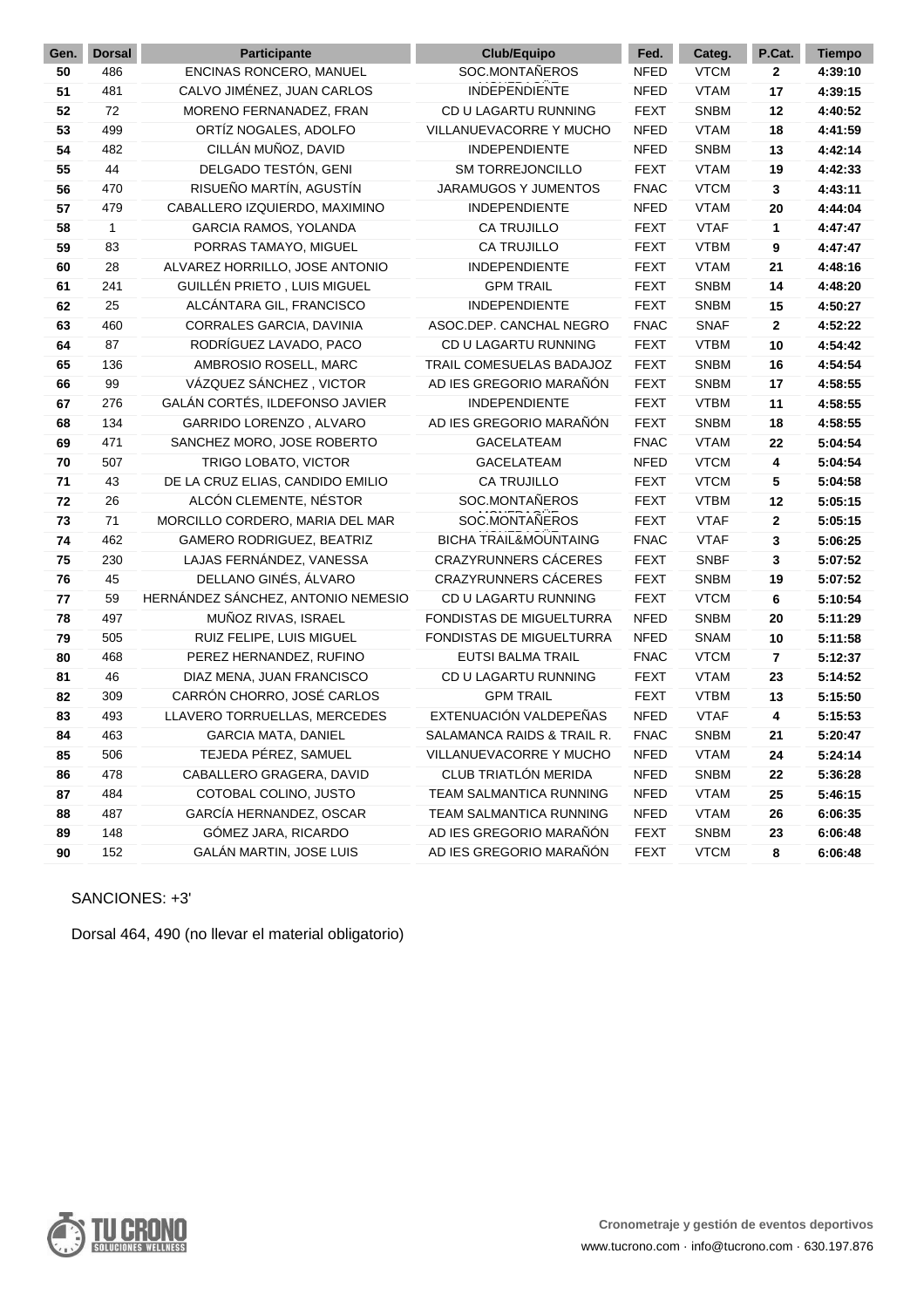



|       | <b>CATEGORIA</b> |        | <b>JOVM</b>            | JOVM                |                         |               |
|-------|------------------|--------|------------------------|---------------------|-------------------------|---------------|
| P/Cat | Gen.             | Dorsal |                        | <b>Participante</b> | Club/Equipo             | <b>Tiempo</b> |
|       | 12               | 117    | GUEDELHA GARCIA, DAVID |                     | AD IES GREGORIO MARAÑON | 03:34:21      |

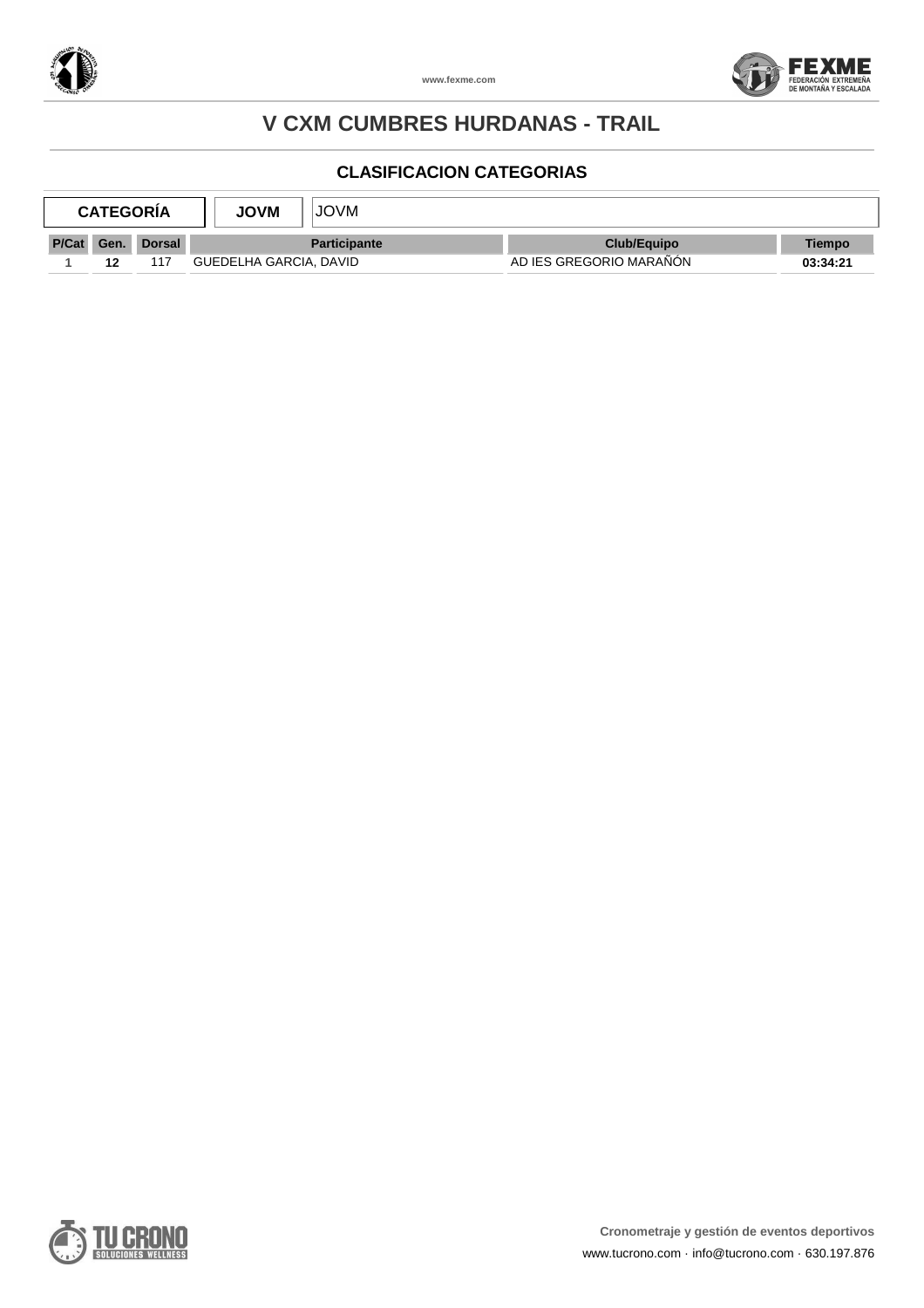



|       | <b>CATEGORIA</b> |        | <b>SNAF</b>                  | <b>SNAF</b>         |                         |                    |          |
|-------|------------------|--------|------------------------------|---------------------|-------------------------|--------------------|----------|
| P/Cat | Gen.             | Dorsal |                              | <b>Participante</b> |                         | <b>Club/Equipo</b> | Tiempo   |
|       | 46               | 465    | IGLESIAS SANTIASTEBAN, KAROL |                     | <b>INDEPENDIENTE</b>    |                    | 04:36:27 |
|       | 63               | 460    | CORRALES GARCIA, DAVINIA     |                     | ASOC.DEP. CANCHAL NEGRO |                    | 04:52:21 |

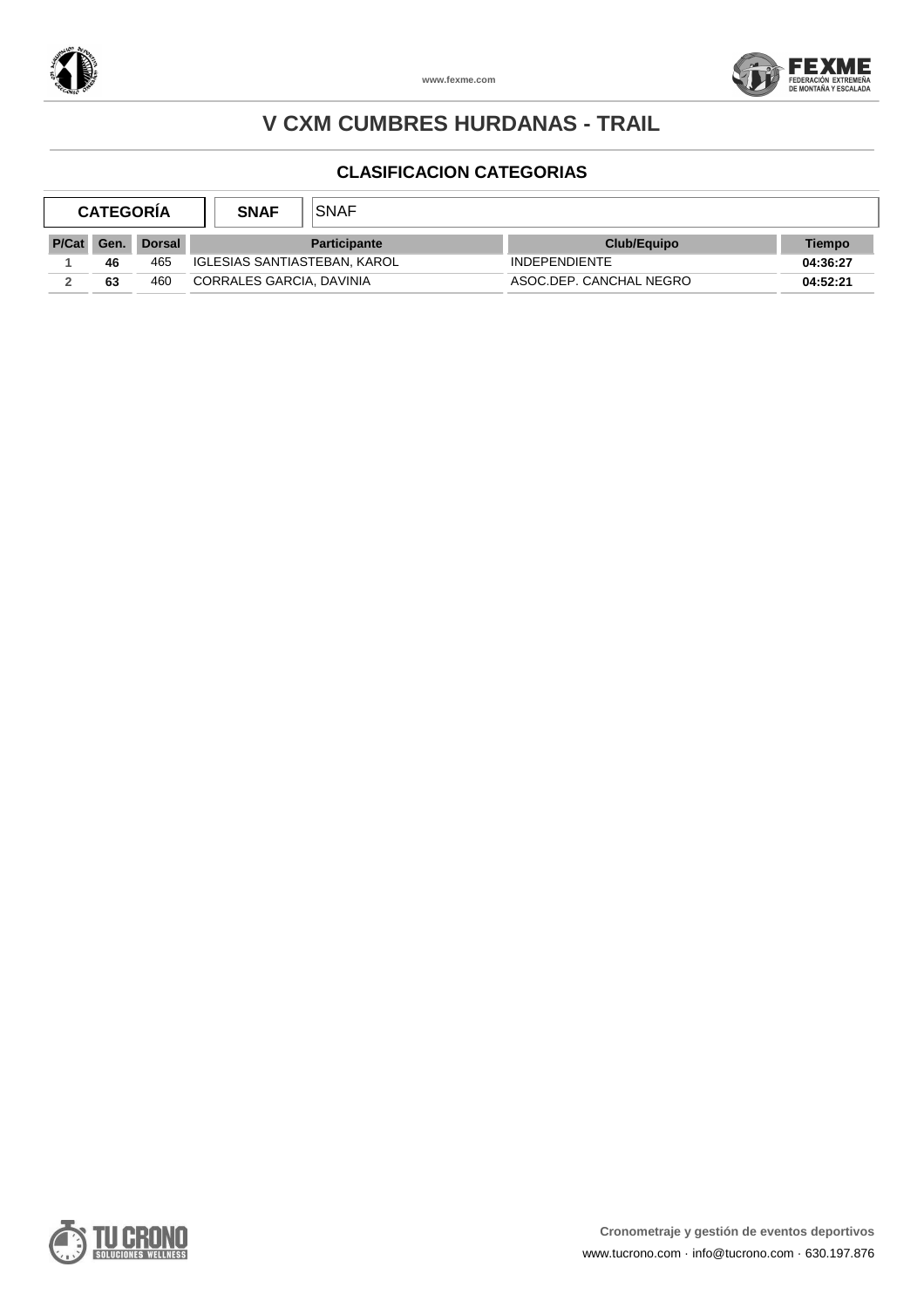



|                | <b>CATEGORÍA</b> |               | <b>SNAM</b><br><b>SNAM</b>     |                                 |               |
|----------------|------------------|---------------|--------------------------------|---------------------------------|---------------|
| P/Cat          | Gen.             | <b>Dorsal</b> | <b>Participante</b>            | <b>Club/Equipo</b>              | <b>Tiempo</b> |
|                | 4                | 469           | RAMOS MUÑOZ, GUILLERMO         | G. CANDELARIENSE MONTAÑA        | 03:17:02      |
| $\overline{2}$ | 5                | 472           | SÁNCHEZ-CAPITÁN ARROYO, MANUEL | PROZIS TEAM                     | 03:17:02      |
| 3              | 6                | 474           | VILLA GONZÁLEZ, PABLO          | CLUB MONTAÑA VILLALFEIDE        | 03:17:02      |
| 4              | 10               | 11            | MORENO CANTERO, JOSÉ ANTONIO   | <b>SM TORREJONCILLO</b>         | 03:32:56      |
| 5              | 18               | 50            | FEELIPE BAJO, JOSE ANTONIO     | <b>CLUB DEPORTIVO JERTE</b>     | 03:40:17      |
| 6              | 20               | 60            | HIGUERA PEGUERO, JAVIER        | ADS EXTREMADURA NATURAL         | 03:44:03      |
| $\overline{7}$ | 21               | 473           | URBINA RUBIO, ALEX             | SALAMANCA RAIDS & TRAIL R.      | 03:48:07      |
| 8              | 26               | 490           | HERNANDEZ BAJO, MIGUEL         | <b>CLUB TRIATLON SALAMANCA</b>  | 03:57:47      |
| 9              | 44               | 475           | AROCA BEDMAR, CHENCHO          | CLUB TRIATLÓN MÉRIDA            | 04:34:45      |
| 10             | 79               | 505           | RUIZ FELIPE, LUIS MIGUEL       | <b>FONDISTAS DE MIGUELTURRA</b> | 05:11:57      |

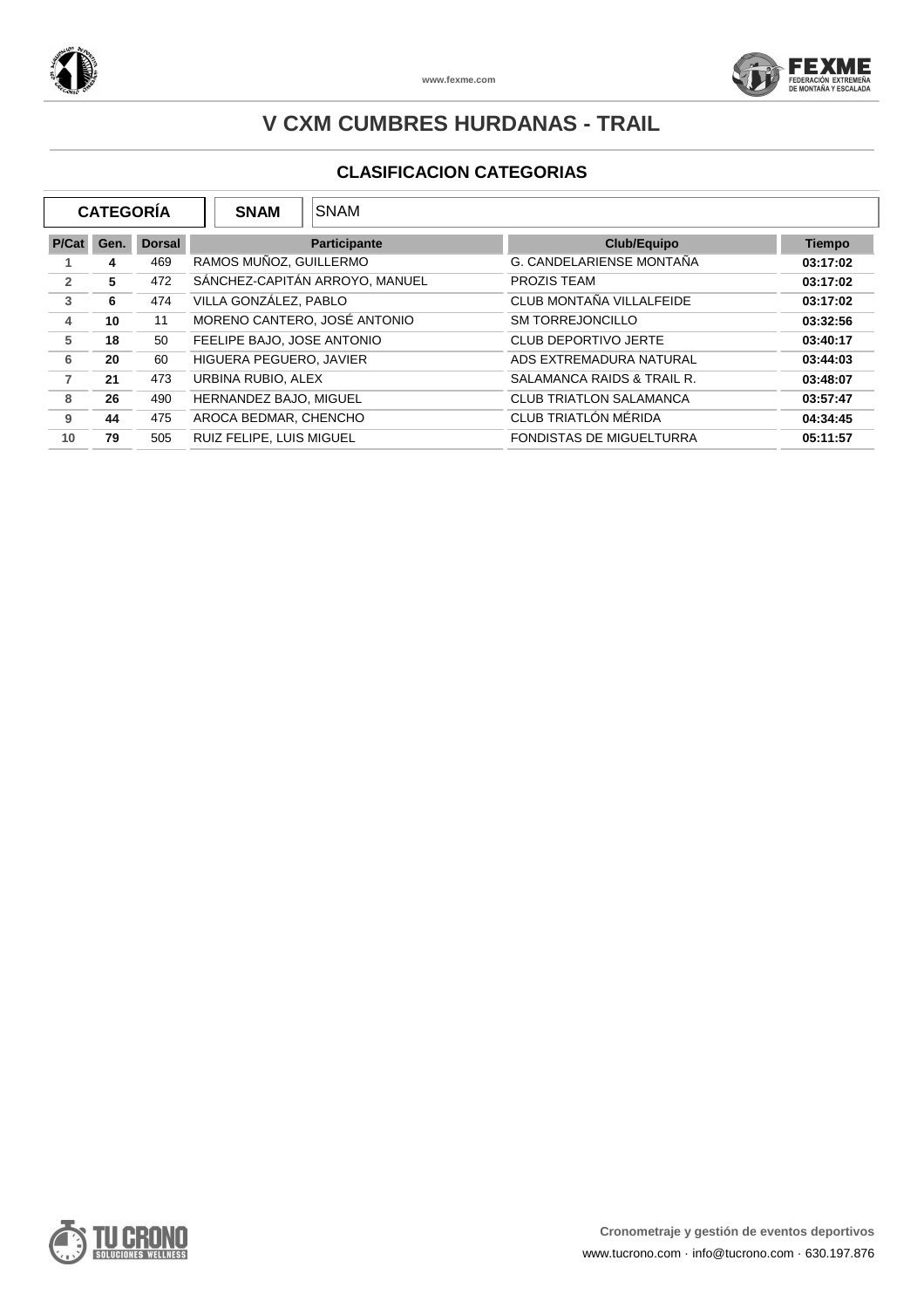



| <b>CATEGORIA</b> |      |               | <b>SNBF</b>              | SNBF                |                        |          |
|------------------|------|---------------|--------------------------|---------------------|------------------------|----------|
| P/Cat            | Gen. | <b>Dorsal</b> |                          | <b>Participante</b> | Club/Equipo            | Tiempo   |
|                  | 33   | 3             | GALLARDO GONZALEZ, ELENA |                     | CD U LAGARTU RUNNING   | 04:14:08 |
|                  | 41   | 467           | PALACIOS CHAVES, LEYRE   |                     | CLUB DANTZALEKU SAKANA | 04:33:32 |
|                  | 75   | 230           | LAJAS FERNANDEZ, VANESSA |                     | CRAZYRUNNERS CACERES   | 05:07:51 |

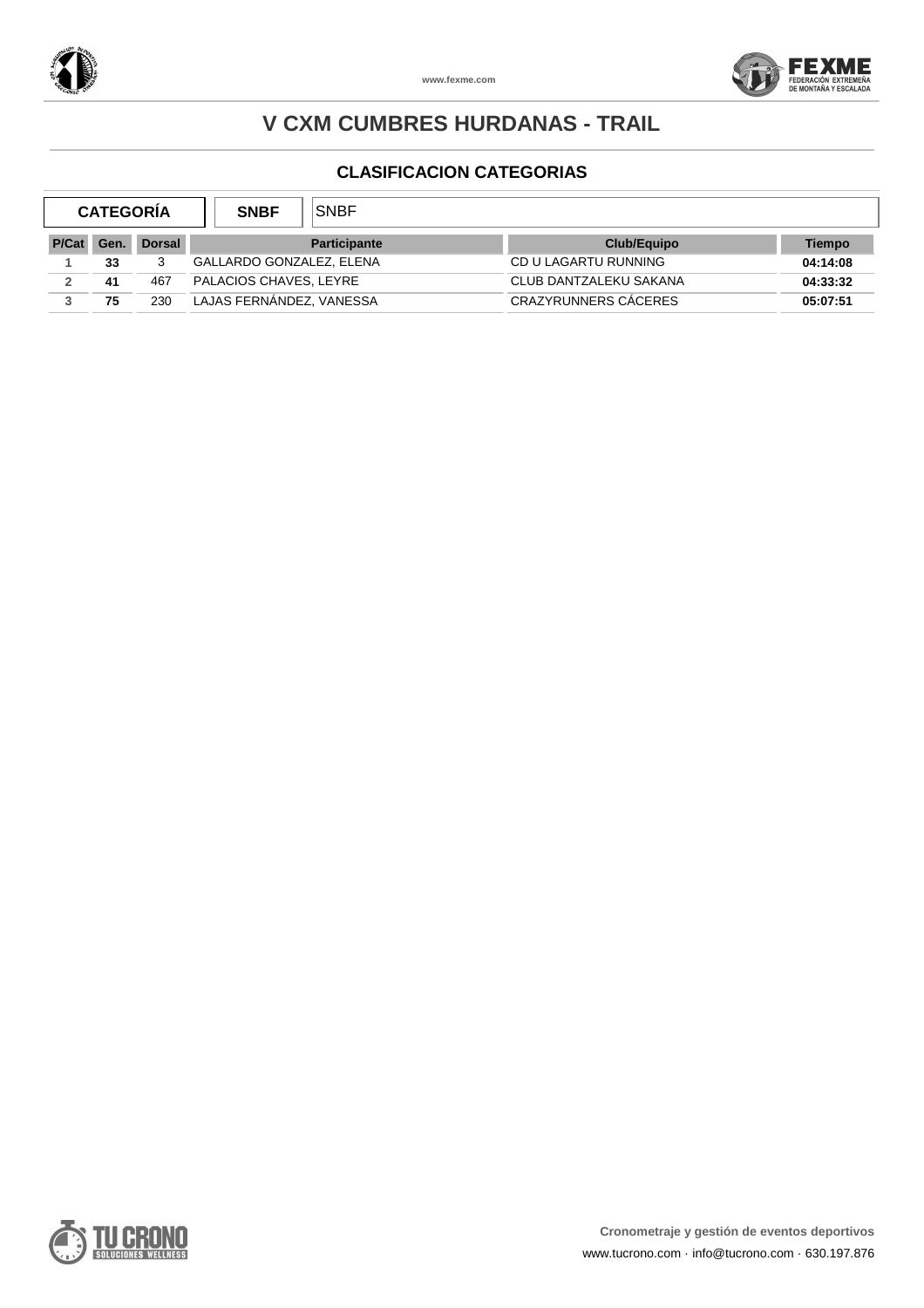



| <b>CATEGORÍA</b> |                |               | <b>SNBM</b>                   | <b>SNBM</b>         |                                 |               |
|------------------|----------------|---------------|-------------------------------|---------------------|---------------------------------|---------------|
| P/Cat            | Gen.           | <b>Dorsal</b> |                               | <b>Participante</b> | Club/Equipo                     | <b>Tiempo</b> |
| 1                | 1              | 464           | GIL GARCÍA, ALFREDO           |                     | PROZIS TEAM                     | 03:07:30      |
| $\overline{2}$   | $\overline{2}$ | 190           | BATUECAS ALONSO, JOSÉ LUIS    |                     | C.P.LOSAREÑO                    | 03:09:00      |
| 3                | 3              | 488           | GONZALEZ PULIDO, JESUS FABIAN |                     | <b>CLUB MONTEHERMOSO</b>        | 03:09:29      |
| 4                | $\overline{7}$ | 18            | MADRUGA VICENTE, MIGUEL       |                     | <b>SM TORREJONCILLO</b>         | 03:17:02      |
| 5                | 13             | 23            | RODRÍGUEZ MONTAÑO, RAÚL       |                     | CD U LAGARTU RUNNING            | 03:34:32      |
| 6                | 29             | 73            | MORO ESPINOSA, RAUL           |                     | ATLETAS POPULARES PLASENCIA     | 04:06:27      |
| $\overline{7}$   | 36             | 181           | RIVAS MORENO, ISMAEL          |                     | CD U LAGARTU RUNNING            | 04:24:10      |
| 8                | 39             | 122           | LÓPEZ OLIVERA, JOSÉ ENRIQUE   |                     | <b>GPM TRAIL</b>                | 04:32:03      |
| 9                | 42             | 502           | PÉREZ REVILLA, CARLOS         |                     | C.D. IVECO RUNNING              | 04:34:40      |
| 10               | 43             | 480           | CABALLERO RUIZ, JUAN CARLOS   |                     | <b>CLUB TRIATLON MERIDA</b>     | 04:34:45      |
| 11               | 49             | 504           | RONCERO RODRIGUEZ, ROBERTO    |                     | <b>CLUB MONTEHERMOSO</b>        | 04:37:44      |
| 12               | 52             | 72            | MORENO FERNANADEZ, FRAN       |                     |                                 | 04:40:51      |
| 13               | 54             | 482           | CILLÁN MUÑOZ, DAVID           |                     | <b>INDEPENDIENTE</b>            | 04:42:13      |
| 14               | 61             | 241           | GUILLÉN PRIETO, LUIS MIGUEL   |                     | <b>GPM TRAIL</b>                | 04:48:19      |
| 15               | 62             | 25            | ALCÁNTARA GIL, FRANCISCO      |                     | <b>INDEPENDIENTE</b>            | 04:50:26      |
| 16               | 65             | 136           | AMBROSIO ROSELL, MARC         |                     | TRAIL COMESUELAS BADAJOZ        | 04:54:53      |
| 17               | 66             | 99            | VÁZQUEZ SÁNCHEZ, VICTOR       |                     | AD IES GREGORIO MARAÑÓN         | 04:58:54      |
| 18               | 68             | 134           | GARRIDO LORENZO, ALVARO       |                     | AD IES GREGORIO MARAÑÓN         | 04:58:54      |
| 19               | 76             | 45            | DELLANO GINÉS, ÁLVARO         |                     | CRAZYRUNNERS CÁCERES            | 05:07:51      |
| 20               | 78             | 497           | MUÑOZ RIVAS, ISRAEL           |                     | <b>FONDISTAS DE MIGUELTURRA</b> | 05:11:28      |
| 21               | 84             | 463           | <b>GARCIA MATA, DANIEL</b>    |                     | SALAMANCA RAIDS & TRAIL R.      | 05:20:46      |
| 22               | 86             | 478           | CABALLERO GRAGERA, DAVID      |                     | CLUB TRIATLÓN MERIDA            | 05:36:27      |
| 23               | 89             | 148           | GÓMEZ JARA, RICARDO           |                     | AD IES GREGORIO MARAÑÓN         | 06:06:47      |

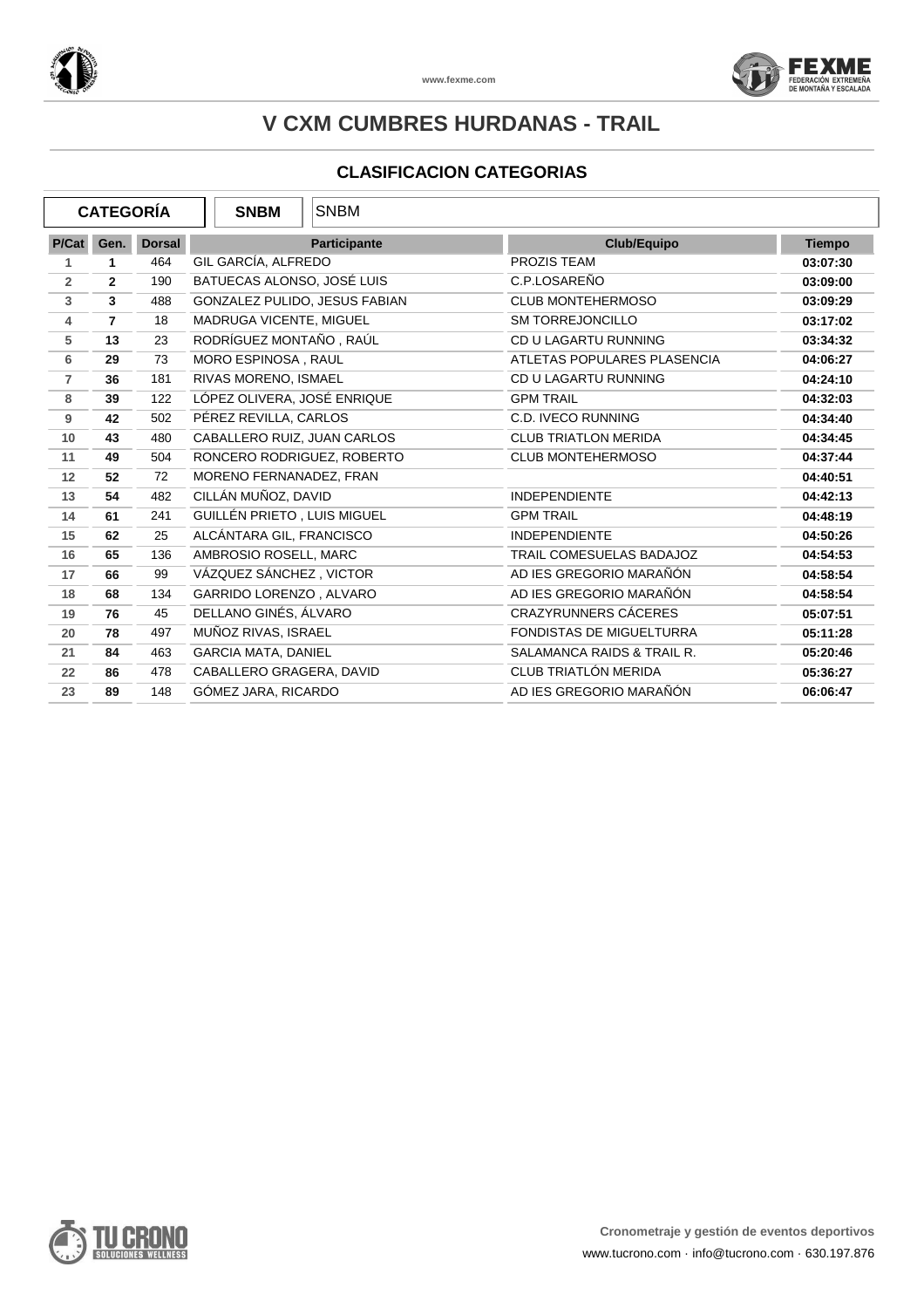



|      |     | <b>VTAF</b><br><b>VTAF</b>       |                                  |               |
|------|-----|----------------------------------|----------------------------------|---------------|
| Gen. |     | <b>Participante</b>              | Club/Equipo                      | <b>Tiempo</b> |
| 58   |     | <b>GARCIA RAMOS, YOLANDA</b>     | CA TRUJILLO                      | 04:47:46      |
| 73   | 71  | MORCILLO CORDERO, MARIA DEL MAR  | SOC.MONTAÑEROS MONFRAGÜE         | 05:05:14      |
| 74   | 462 | <b>GAMERO RODRIGUEZ, BEATRIZ</b> | <b>BICHA TRAIL&amp;MOUNTAING</b> | 05:06:24      |
| 83   | 493 | LLAVERO TORRUELLAS, MERCEDES     | EXTENUACIÓN VALDEPEÑAS           | 05:15:52      |
|      |     | <b>CATEGORÍA</b>                 | <b>Dorsal</b>                    |               |

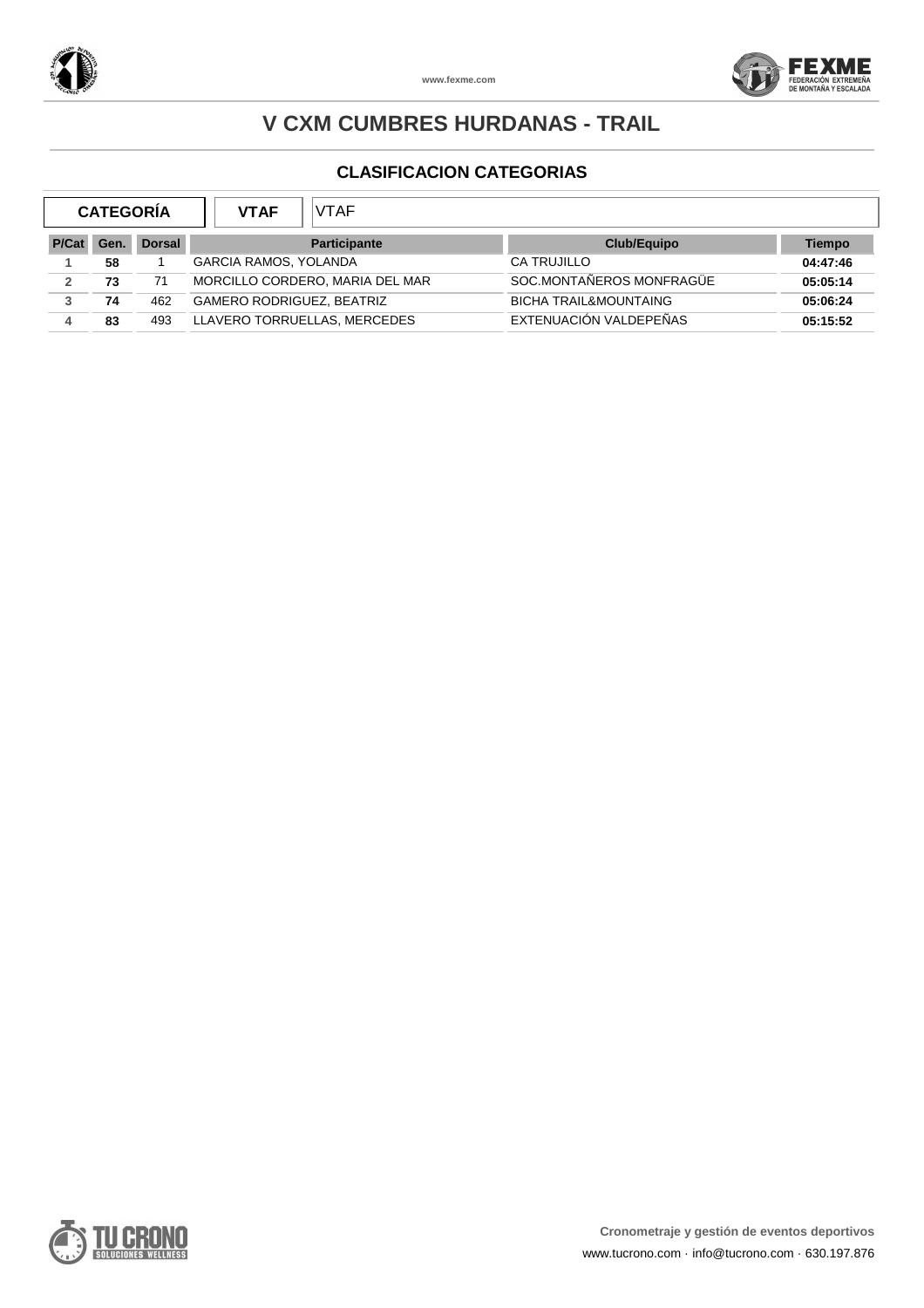



| <b>CATEGORÍA</b> |      |               | <b>VTAM</b>                    | VTAM                             |                                 |               |
|------------------|------|---------------|--------------------------------|----------------------------------|---------------------------------|---------------|
| P/Cat            | Gen. | <b>Dorsal</b> |                                | <b>Participante</b>              | Club/Equipo                     | <b>Tiempo</b> |
| 1.               | 8    | 157           | GARCÍAS SAS, ÓSCAR             |                                  | <b>GPM TRAIL</b>                | 03:24:19      |
| $\overline{2}$   | 11   | 29            | AMAYA PARDO, ANTONIO           |                                  | ADS EXTREMADURA NATURAL         | 03:33:14      |
| $\mathbf{3}$     | 15   | 61            | <b>IGLESIAS MARTELL, CHIWY</b> |                                  | AD CATELSA DE CÁCERES           | 03:35:52      |
| 4                | 16   | 197           | <b>ANTONIO</b>                 | FERNÁNDEZ CANELO MARCHELO, MARCO | <b>GPM TRAIL</b>                | 03:38:26      |
| 5                | 23   | 304           | CLEMENTE ESTEBAN, TEO          |                                  | <b>GPM TRAIL</b>                | 03:55:59      |
| 6                | 24   | 483           | <b>CLAVER MISAS, RICARDO</b>   |                                  | <b>CLUB MARATÓN CÁCERES</b>     | 03:56:16      |
| $\overline{7}$   | 25   | 498           | NAVAS NEVADO, RAFAEL           |                                  | LA CEREZAL TEAM                 | 03:57:07      |
| 8                | 27   | 492           |                                | LEÑADOR GOMEZ, FRANCISCO MANUEL  | EL LIMITE LO PONES TÚ           | 04:05:21      |
| 9                | 30   | 214           | MANCEBO CORRAL, ALFONSO        |                                  | CS PEÑAS BLANCAS                | 04:10:06      |
| 10               | 31   | 226           |                                | ALMENDRO ROMERO, ANTONIO JAVIER  | CS PEÑAS BLANCAS                | 04:10:07      |
| 11               | 32   | 9             | VIZCAINO, FRANCISCO            |                                  | TRAIL COMESUELAS BADAJOZ        | 04:12:11      |
| 12               | 35   | 485           | DIEZ RODRIGUEZ, MANUEL JESUS   |                                  | <b>CD TRI SPORTS MIRAFLORES</b> | 04:22:44      |
| 13               | 38   | 477           | BARBERO ALONSO, SERGIO         |                                  | <b>INDEPENDIENTE</b>            | 04:31:38      |
| 14               | 40   | 82            |                                | PÉREZ ROSADO, JUAN FRANCISCO     | <b>CA MONTIJO</b>               | 04:33:26      |
| 15               | 47   | 503           | PINA HERNÁNDEZ, MARIANO        |                                  | <b>INDEPENDIENTE</b>            | 04:37:18      |
| 16               | 48   | 494           | MARTÍN MIRANDA, MANUEL         |                                  | <b>INDEPENDIENTE</b>            | 04:37:29      |
| 17               | 51   | 481           | CALVO JIMÉNEZ, JUAN CARLOS     |                                  | <b>INDEPENDIENTE</b>            | 04:39:14      |
| 18               | 53   | 499           | ORTÍZ NOGALES, ADOLFO          |                                  | VILLANUEVACORRE Y MUCHO         | 04:41:58      |
| 19               | 55   | 44            | DELGADO TESTÓN, GENI           |                                  | <b>SM TORREJONCILLO</b>         | 04:42:32      |
| 20               | 57   | 479           |                                | CABALLERO IZQUIERDO, MAXIMINO    | <b>INDEPENDIENTE</b>            | 04:44:03      |
| 21               | 60   | 28            |                                | ALVAREZ HORRILLO, JOSE ANTONIO   | <b>INDEPENDIENTE</b>            | 04:48:15      |
| 22               | 69   | 471           | SANCHEZ MORO, JOSE ROBERTO     |                                  | <b>GACELATEAM</b>               | 05:04:53      |
| 23               | 81   | 46            | DIAZ MENA, JUAN FRANCISCO      |                                  | CD U LAGARTU RUNNING            | 05:14:51      |
| 24               | 85   | 506           | TEJEDA PÉREZ, SAMUEL           |                                  | VILLANUEVACORRE Y MUCHO         | 05:24:13      |
| 25               | 87   | 484           | COTOBAL COLINO, JUSTO          |                                  | <b>TEAM SALMANTICA RUNNING</b>  | 05:46:14      |
| 26               | 88   | 487           | GARCÍA HERNANDEZ, OSCAR        |                                  | <b>TEAM SALMANTICA RUNNING</b>  | 06:06:34      |

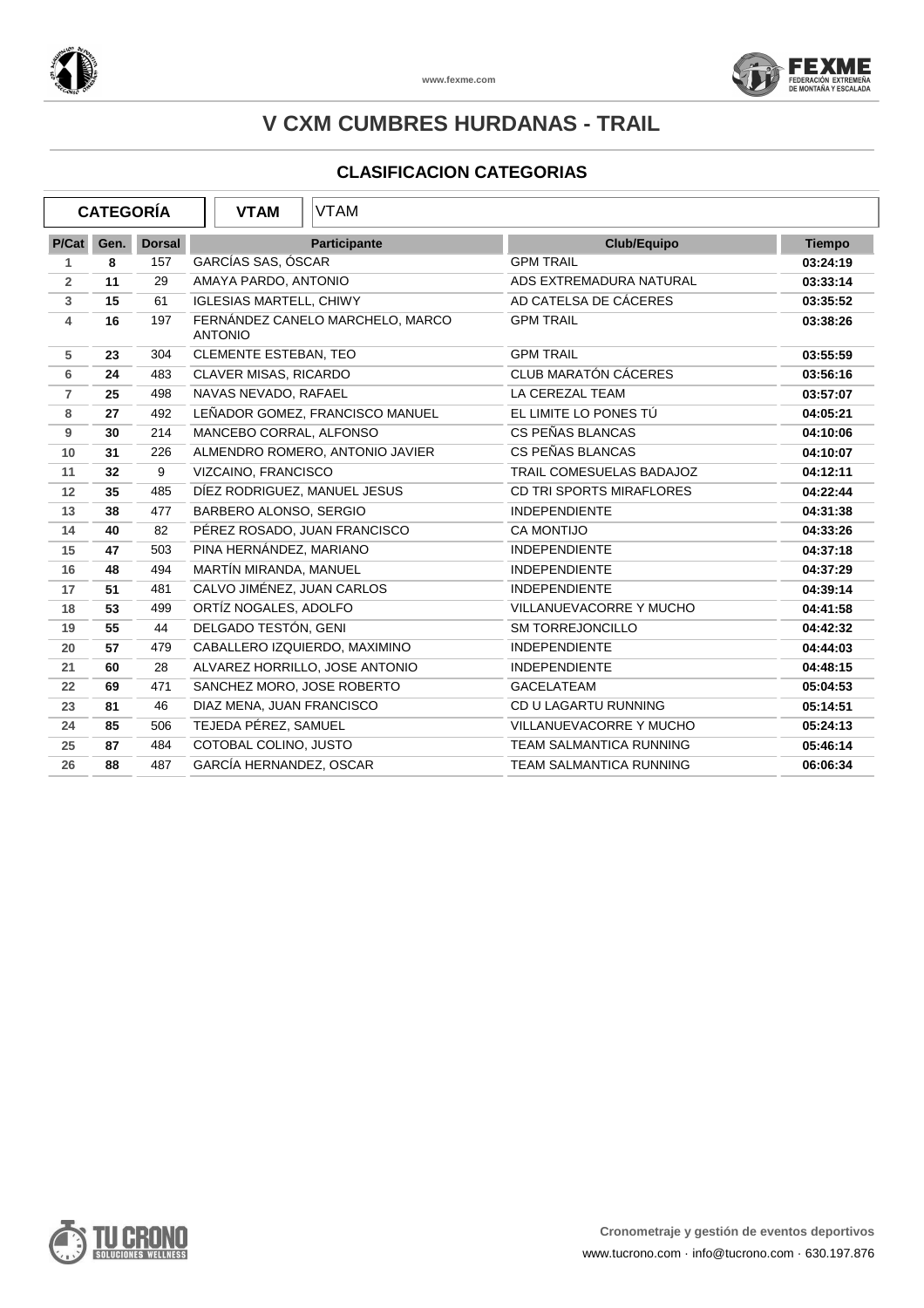



| <b>CATEGORÍA</b> |      | <b>VTBM</b>       | <b>VTBM</b>                  |                                  |                             |               |
|------------------|------|-------------------|------------------------------|----------------------------------|-----------------------------|---------------|
| P/Cat            | Gen. | <b>Dorsal</b>     |                              | <b>Participante</b>              | Club/Equipo                 | <b>Tiempo</b> |
|                  | 9    | 466               | MARTIN RONCERO, JUAN ANTONIO |                                  | <b>ALMANZOR</b>             | 03:29:43      |
| $\overline{2}$   | 14   | 63                |                              | LEMUS HERREZUELO, VÍCTOR MANUEL  | ATLETAS POPULARES PLASENCIA | 03:34:35      |
| 3                | 17   | $12 \overline{ }$ | TORRALVO MANZANO, DIONISIO   |                                  | CM LA COVACHA               | 03:38:41      |
| 4                | 19   | 55                | GÓMEZ GÓMEZ, PAKO            |                                  | AD IES GREGORIO MARAÑÓN     | 03:42:14      |
| 5                | 22   | 96                | RODILLA GIL, JOSÉ ANTONIO    |                                  | AD IES GREGORIO MARAÑÓN     | 03:51:56      |
| 6                | 28   | 476               |                              | AYUSO MESTANZA, FRANCISCO JAVIER | EXTENUACIÓN VALDEPEÑAS      | 04:06:07      |
| $\overline{7}$   | 34   | 495               | MARTIN MONTEIRO, CESAR       |                                  | <b>INDEPENDIENTE</b>        | 04:20:28      |
| 8                | 45   | 191               | FERNÁNDEZ TORRES, FRANCISCO  |                                  | <b>INDEPENDIENTE</b>        | 04:35:59      |
| 9                | 59   | 83                | PORRAS TAMAYO, MIGUEL        |                                  | <b>CA TRUJILLO</b>          | 04:47:46      |
| 10               | 64   | 87                | RODRÍGUEZ LAVADO, PACO       |                                  | CD U LAGARTU RUNNING        | 04:54:41      |
| 11               | 67   | 276               |                              | GALÁN CORTÉS, ILDEFONSO JAVIER   | <b>INDEPENDIENTE</b>        | 04:58:54      |
| 12               | 72   | 26                | ALCÓN CLEMENTE, NÉSTOR       |                                  | SOC.MONTAÑEROS MONFRAGÜE    | 05:05:14      |
| 13               | 82   | 309               | CARRÓN CHORRO, JOSÉ CARLOS   |                                  | <b>GPM TRAIL</b>            | 05:15:49      |